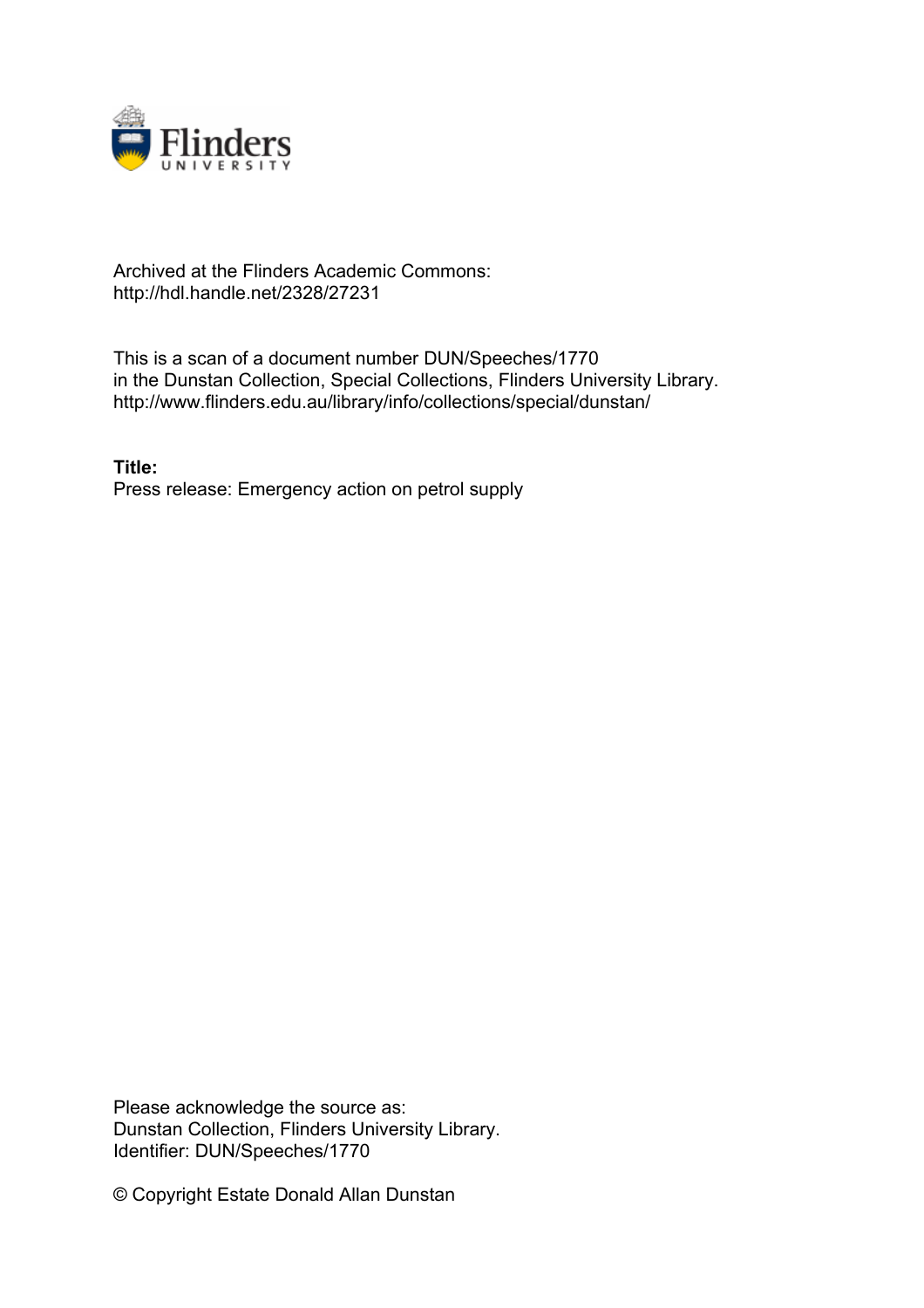

## PRESS RELEASE FROM THE PREMIER, MR. DUNSTAN. 28.7.72.

The Premier, Mr. Dunstan, today took emergency action to' conserve petroleum supplies for essential services within South Australia.

This followed today's developments in the national oil industry dispute.

Mr. Dunstan said South Australian stocks were fast being depleted and urgent action was necessary to maintain essential services.

Following a review of the present position with regard to existing stocks and the requirements of essential services, Mr. Dunstan :-

- Convened a meeting of Executive Council. The Council approved a proclamation prohibiting all sales of petroleum supplies within the State except by an official permit. All petroleum and related product outlets are affected by the proclamation.
- Summoned a special meeting of State Parliament for next Monday to consider emergency legislation to provide further controls on petroleum supplies.
- Ordered all government vehicles off the road except for emergencies.
- Urged all people in South Australia to take the utmost endeavours to conserve petrol.
- Urged workers at the Port Stanvac refinery to return to work in accordance with A.C.T.U. recommendations.

"South Australia," he said, "is in a much worse position for petrol supplies than any other State. If petrol is not refined, and soon, we will be unable to maintain essential services. It is not a matter of convenience. It could be a matter of life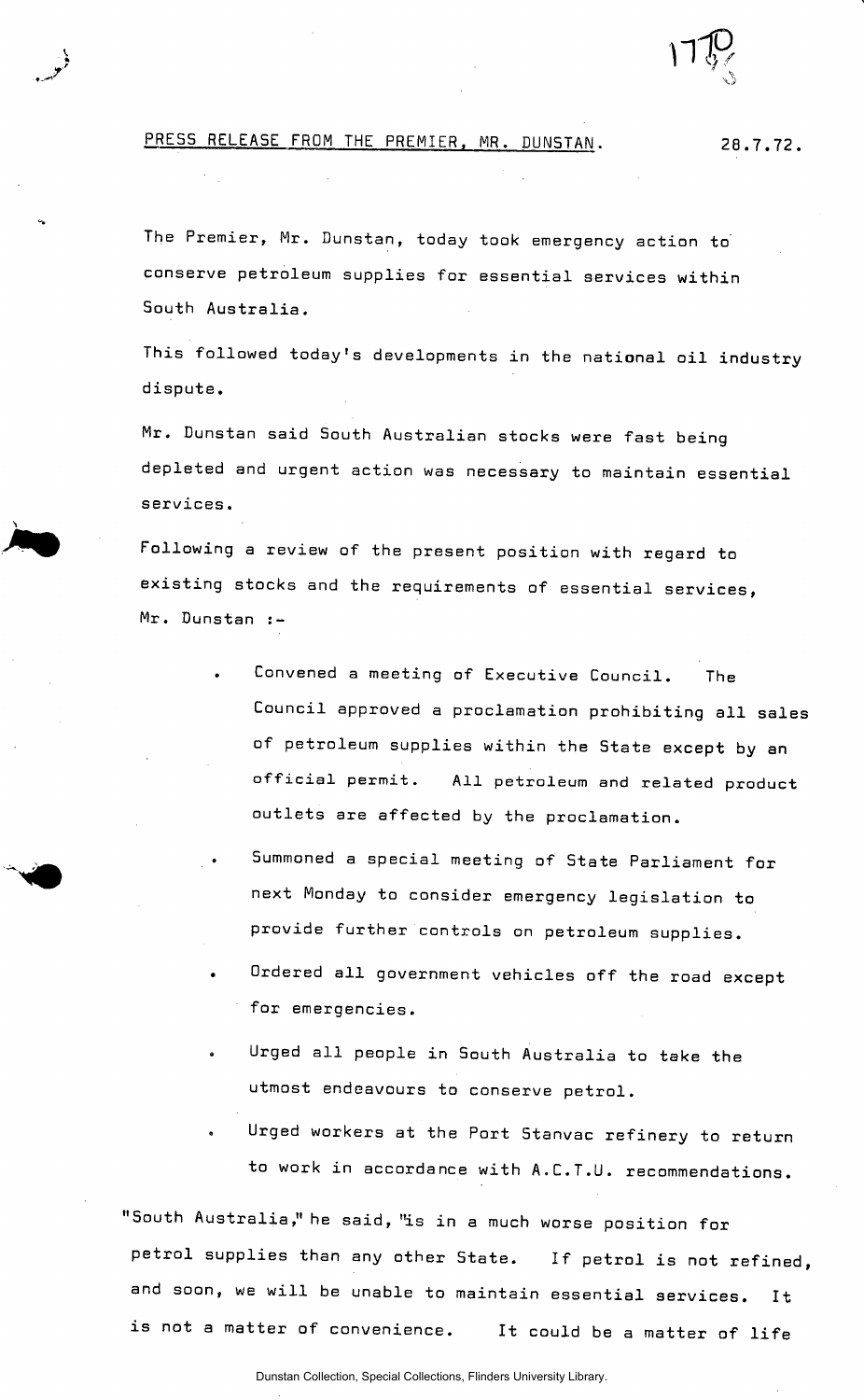and death. I cannot believe that workers would countenance the potentially dire results to people which could occur unless petrol can be obtained,"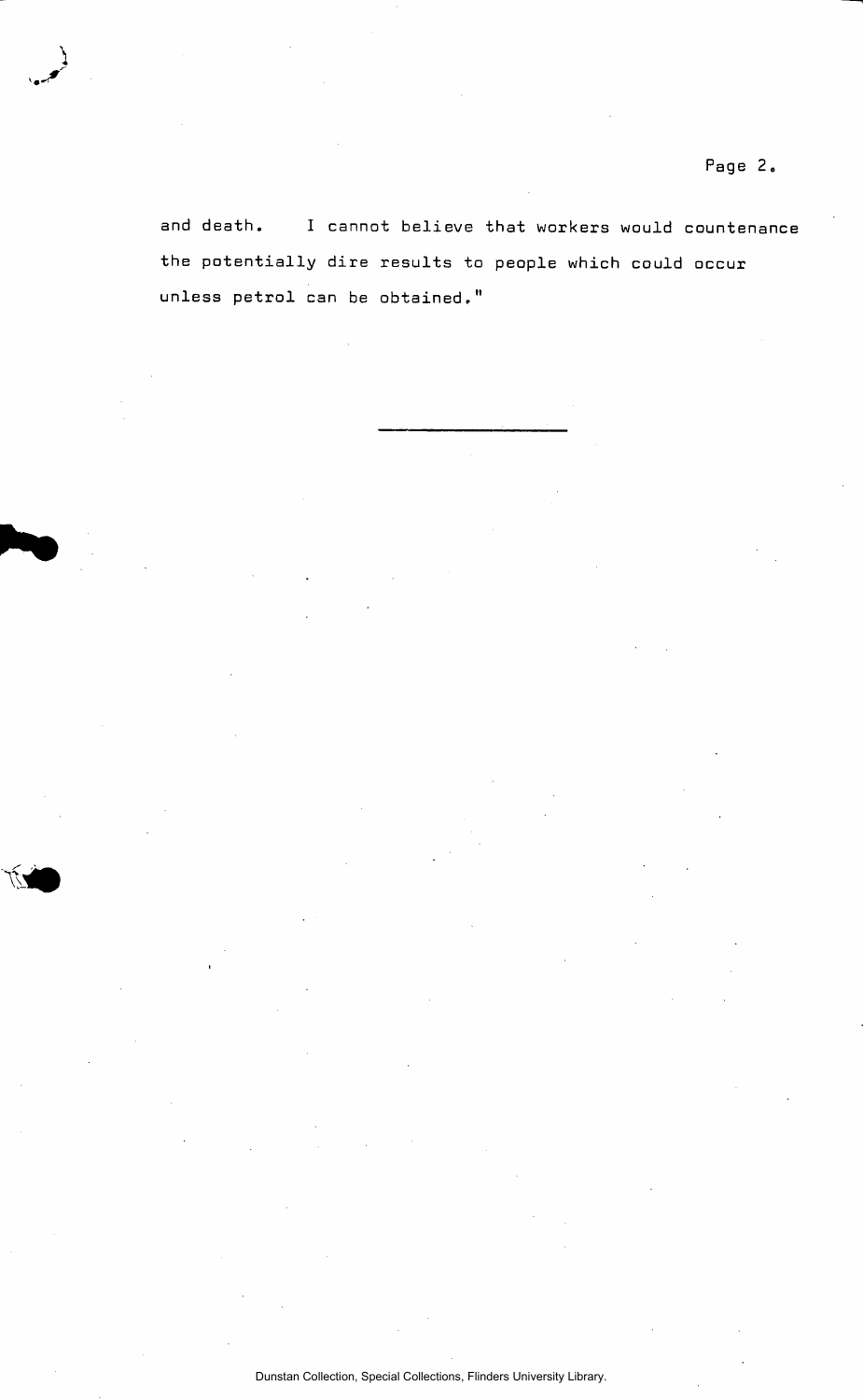PRESS RELEASE FROM THE PREMIER, MR. DUNSTAN. 28.7.72.

د بو.<br>پيغو

The Premier, Mr. Dunstan, today took emergency action to conserve petroleum supplies for essential services within South Australia.

This followed today's developments in the national oil industry dispute.

Mr. Dunstan said South Australian stocks were fast being depleted and urgent action was necessary to maintain essential services.

Following a review of the present position with regard to existing stocks and the requirements of essential services, Mr. Dunstan :-

- Convened a meeting of Executive Council. The Council approved a proclamation prohibiting all sales of petroleum supplies within the State except by an official permit. All petroleum and related product outlets are affected by the proclamation.
- Summoned a special meeting of State Parliament for next Monday to consider emergency legislation to provide further controls on petroleum supplies.
- Ordered all government vehicles off the road except for emergencies.
- Urged all people in South Australia to take the utmost endeavours to conserve petrol.
- Urged workers at the Port Stanvac refinery to return to work in accordance with A.C.T.U. recommendations.

"South Australia," he said, "is in a much worse position for petrol supplies than any other State. If petrol is not refined, and soon, we will be unable to maintain essential services. It is not a matter of convenience. It could be a matter of life